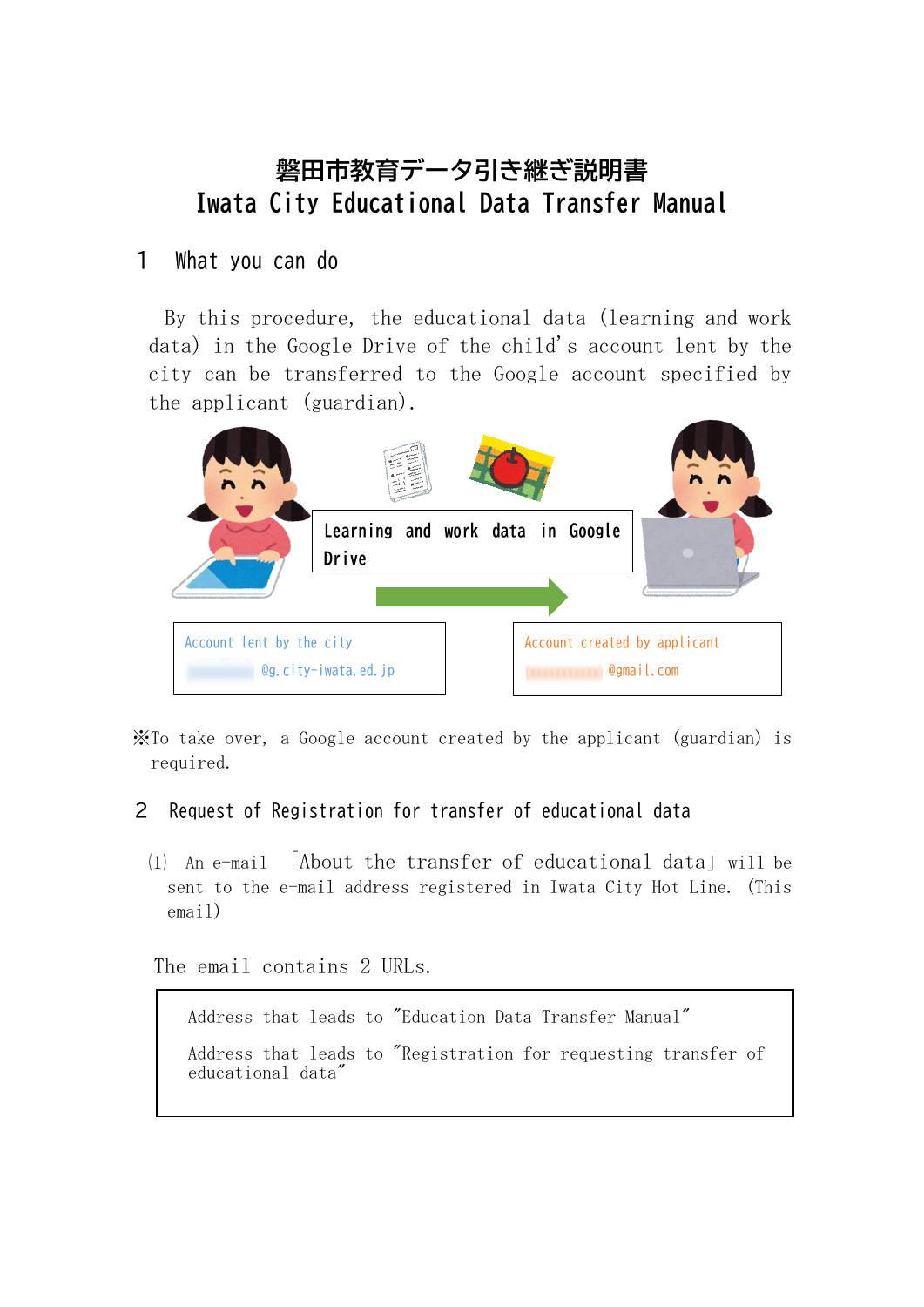⑵ Just pressing the URL of "Iwata City Education Data Transfer Manual"

Please read it. (This manual)

⑶ Please press the URL of [Registration for requesting transfer of educational data].

The following request registration window will open.

| 児童生徒の教育データ引き継ぎ希望登録                                                                                                                                                                                      |
|---------------------------------------------------------------------------------------------------------------------------------------------------------------------------------------------------------|
| 磐田市が貸与した児童生徒用アカウント内の教育データを、保護者様が作成された引き継ぎ<br>先のアカウントに引き継ぐことを希望する場合は、「教育データ引き継ぎ希望登録」をお願<br>いします。<br>※ 磐田ホッとラインに登録した申請者様(保護者様)のメールアドレスを入力してくださ<br>UV.<br>※一お伝えいただいたメールアドレスは、教育データの引継ぎに係る作業以外には使用しま<br>せんこ |
| 00613515@g.city-iwata.ed.jp アカウントを切り替える<br>へ 下書きを復元しました<br>0.046 < 2.0113                                                                                                                               |
| メールアドレス*                                                                                                                                                                                                |
| s@q.com                                                                                                                                                                                                 |
| 申請者(保護者)様の氏名を入力してください。*                                                                                                                                                                                 |
| しっぺい父                                                                                                                                                                                                   |
| 1/6 ページ<br>フォームをクリア                                                                                                                                                                                     |

⑷ Please enter the necessary information for the transfer and press "Send" at the end. Educational data can be handed over within a week after registration.

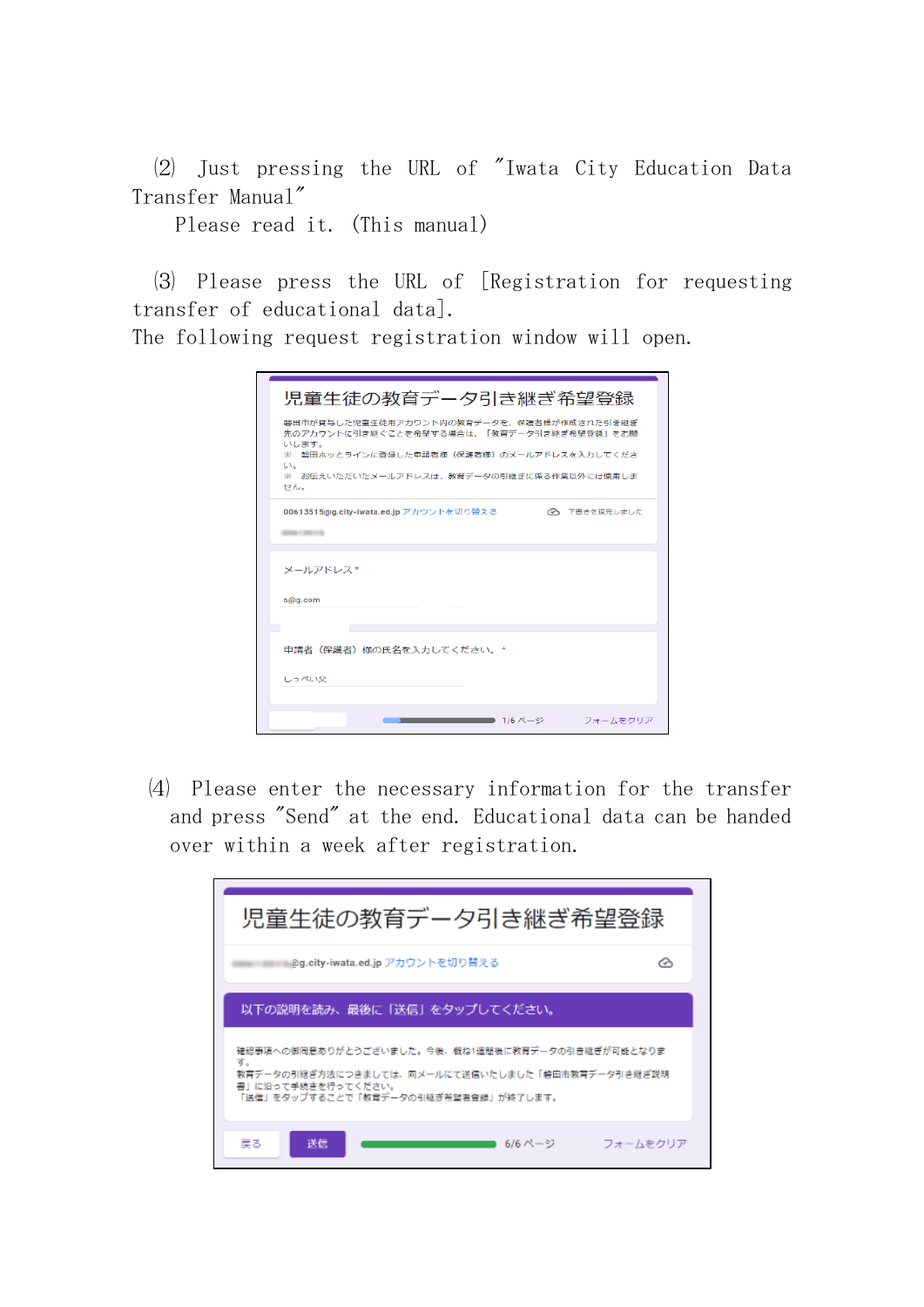## 3 About handing over educational data

To transfer educational data, proceed by going back and forth between the following two accounts.



**From here, the operation is within the account of the child lent by the city.**

Please check if there is any data that infringes the portrait rights or copyrights of others, and delete unnecessary data before starting the transfer work.

- (1) Children's accounts lent by the city  $@g.city$ iwata.ed.jp でログインをしてください。Please log in.
- $(2)$  Top right Please press.

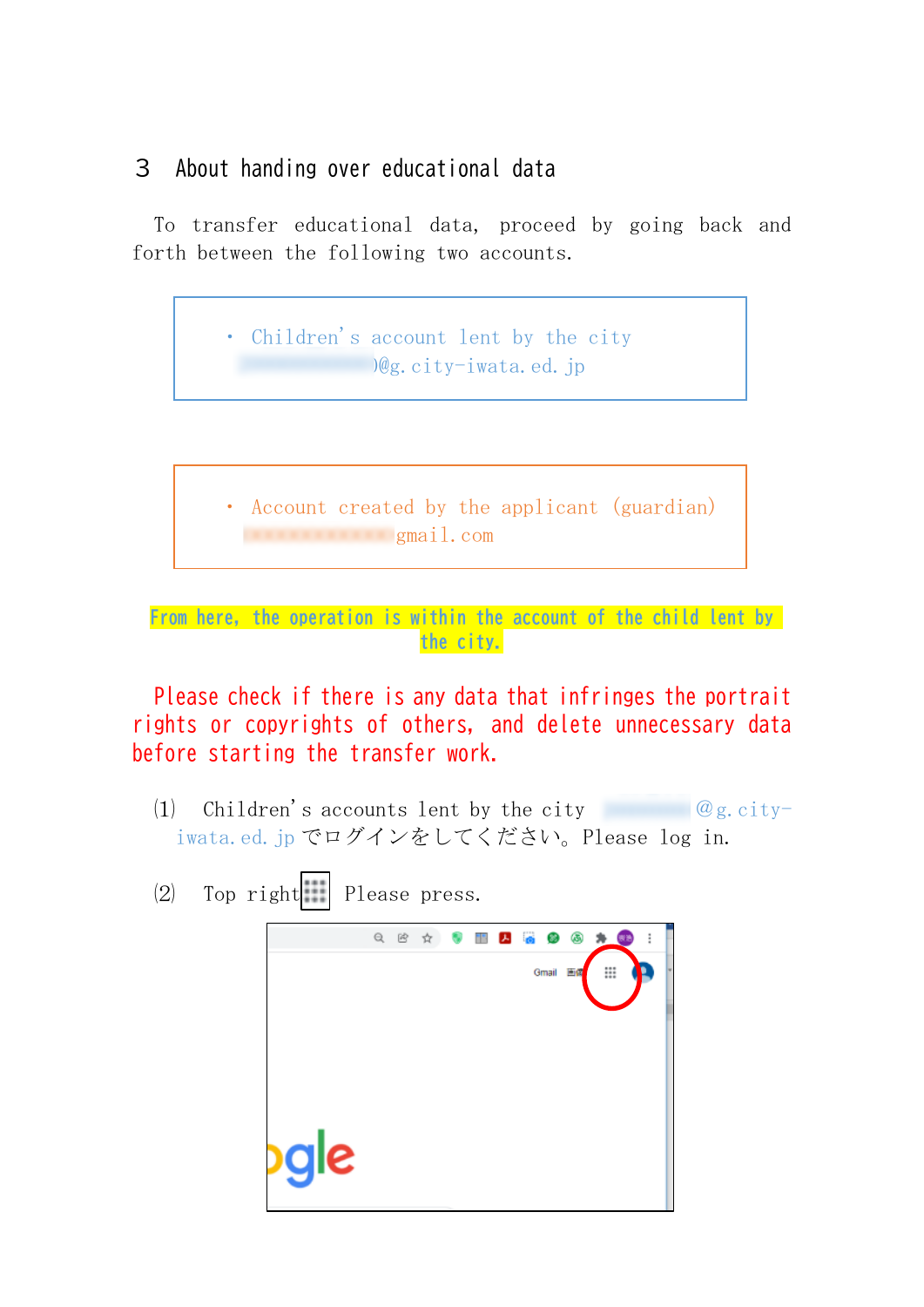⑶ Various applications are displayed in the frame, so in





⑷ When the screen is switched, a frame called "content migration" is created.

※ It will takes about 3 days. after "Registration for requesting transfer of educational data" until the frame "Content transfer" is created.

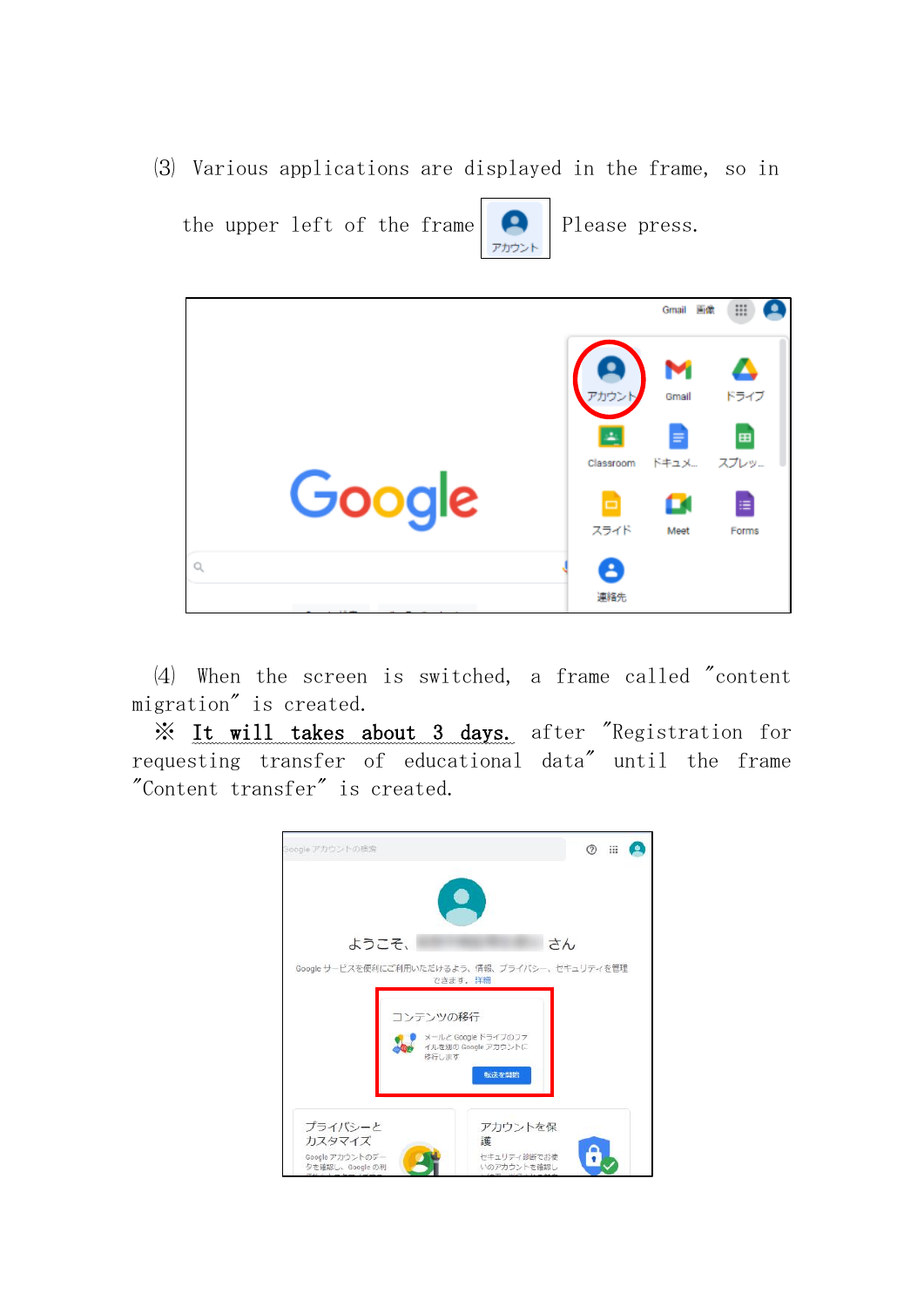$(5)$  Enter the email address  $\Box$  @gmail.com of the account created by the applicant (guardian) in the "Enter email address". Enter the destination account box.

| ← コンテンツの移行                                                                                                              |  |
|-------------------------------------------------------------------------------------------------------------------------|--|
| コンテンツの移行<br>メールと Google ドライブのファイルをコピーし<br>て別の Google アカウントに移行します<br>前回は 2022/01/18に<br>@gmail.com (C<br>移行しました<br>履歴を表示 |  |
| 1. 移行先のアカウントの入力<br>コンテンツの移行先の Google アカウントを入力<br>します。詳細 四<br>メールアドレスを入力してください                                           |  |
| Google アカウントをお持ちでない場合は、アカウントを作成 Øできます<br>コードを送信                                                                         |  |
| 2. 移行先のアカウントの確認<br>3. コピーして移行するコンテンツの選択                                                                                 |  |
|                                                                                                                         |  |

(6) When you enter your e-mail address, "Send Code"  $\Box \rightarrow \rightarrow$ を送信」 will turn blue and you will be able to press it. Press "Send Code"「コードを送信」.

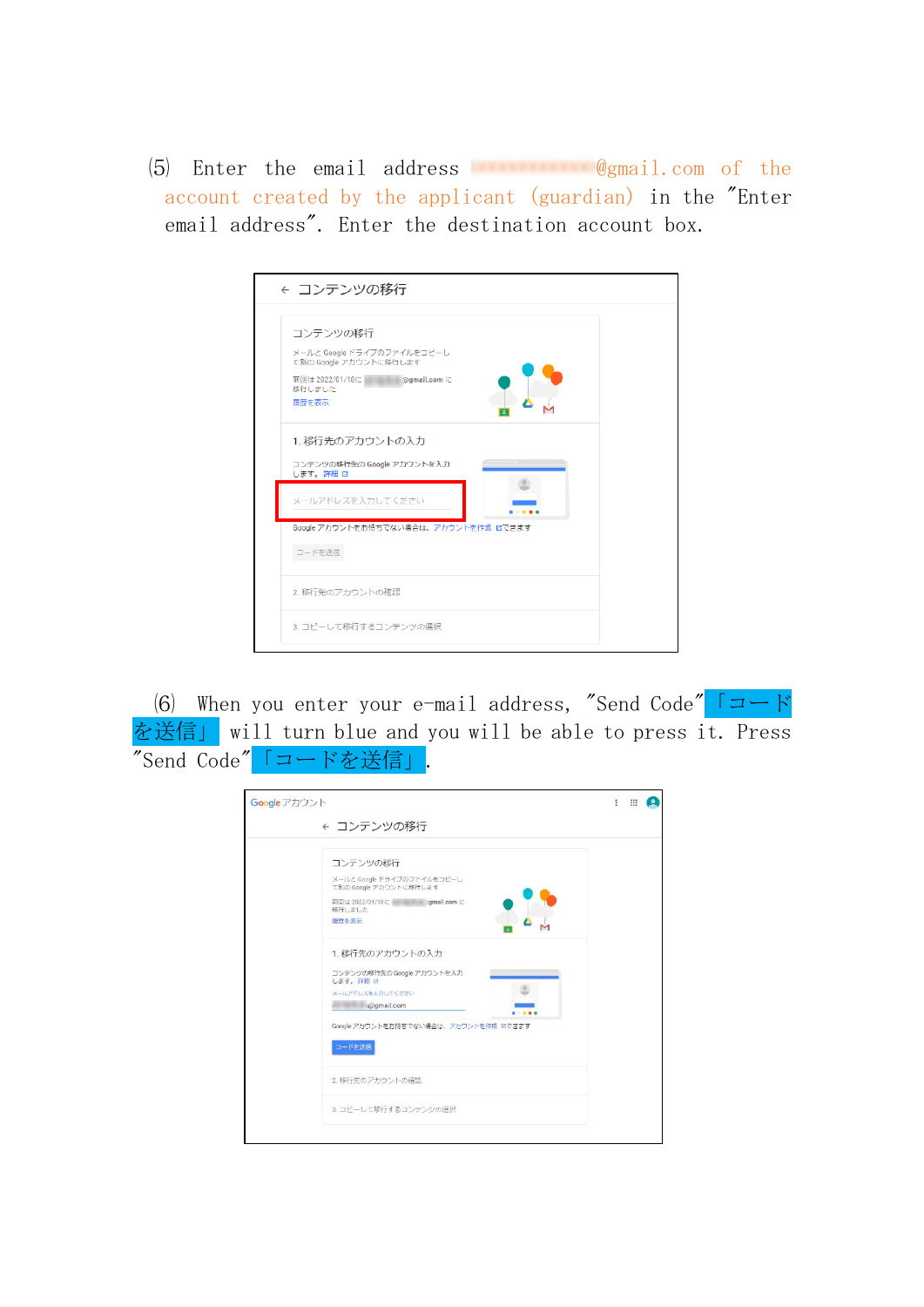**From here, it is an operation within the account created by the applicant (Guardian)**

(7) Please log in to the account  $\mathbb{Q}_{\text{gmail.com}}$  com created by the applicant (guardian) and open the "account confirmation"「アカウント確認」 sent to G-mail.



⑻ Open the email and press the blue button that says "Get verification code"「確認コードを取得」.

| アカウントの確認 Behuイ×                                                                                                                                                                                           |               |        | г. |
|-----------------------------------------------------------------------------------------------------------------------------------------------------------------------------------------------------------|---------------|--------|----|
| Google<br>To 自分 -                                                                                                                                                                                         | 16:57 (2 時間前) | - 32   |    |
| アカウントの確認<br>k@g.city-iwata.ed.jp からお使いのアカウント<br>ヘコンテンツを移行するリクエストを承りました。<br>以下の確認コードを取得して、このアカウントをご確認<br>ください。コードの有効期限は 24 時間です。詳細<br>このようなメールが送られてくる心当たりがない場合<br>は、特に対応は必要ありません。その場合、コンテンツ<br>の移行も行われません。 |               |        |    |
| 確認コードを取得<br>このメッセージは、最近 Google のコンテンツの移行サービスをご<br>利用いただいた方にお送りしています。 プライバシー ポリシート<br>利用規約                                                                                                                 |               | Google |    |
| ★ 返信<br>転送                                                                                                                                                                                                |               |        |    |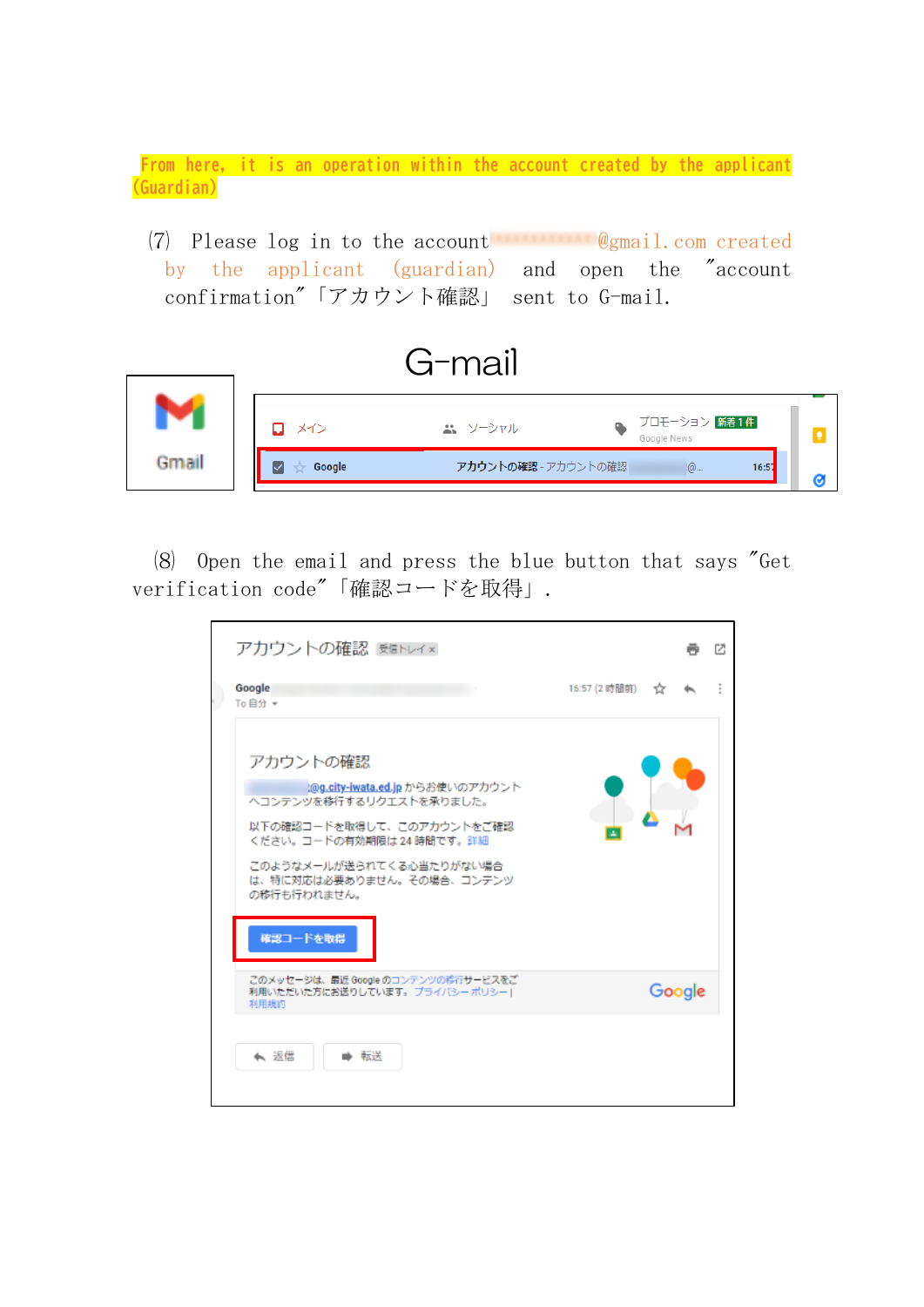⑼ Make a note of the code displayed under "Confirmation Code"「確認コード」.



**From here, the operation is within the account of the child lent by the city.**

⑽ Please enter the above code in the "Enter code"「コード を入力」 part of the Confirmation of the destination account". After that, when "Confirm" 「確認」 turns blue, press "Confirm" 「確認」.

| コンテンツの移行<br>メールと Google ドライブのファイルをコピーし<br>て別の Google アカウントに移行します<br>前回は 2022/01/18に<br>@qmail.com E<br>移行しました<br>履歴を表示                                                                                                                                                                                                                                                  |
|-------------------------------------------------------------------------------------------------------------------------------------------------------------------------------------------------------------------------------------------------------------------------------------------------------------------------------------------------------------------------|
| ✓ 1.コードを」<br>@gmail.com に送信しました                                                                                                                                                                                                                                                                                                                                         |
| 2. 移行先のアカウントの確認<br>@gmail.com で確認コードが記載さ<br><u>and the second contract of the second second in the second second second in the second second second in the second second second in the second second second second in the second second second second second second second s</u><br>れたメールを確認して、ここに入力します。受信<br>トレイにメールが表示されるまでに数分かかるこ<br>******<br>とがあります。詳細 Ø<br>コードを入力 |
| 確認<br>コードを再送信                                                                                                                                                                                                                                                                                                                                                           |
| 3. コピーして移行するコンテンツの選択                                                                                                                                                                                                                                                                                                                                                    |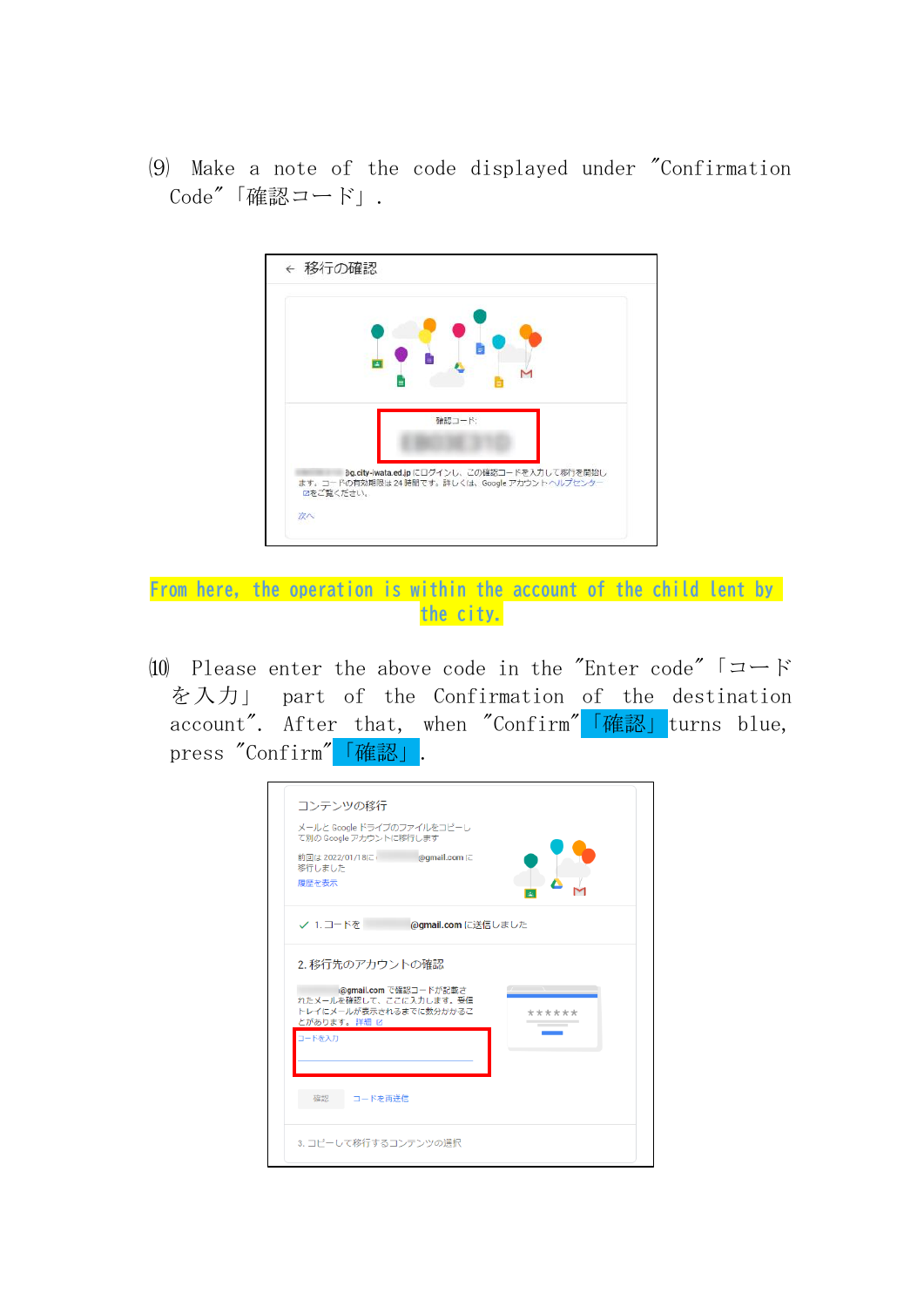⑾ Click "Start Transfer" that appears under Content to be copied and transferred".

| ✓ 1.コードを     | @gmail.com に送信しました                                                                              |
|--------------|-------------------------------------------------------------------------------------------------|
|              | ✔ 2. アカウントを確認しました                                                                               |
| の選択<br>す。詳細図 | 3. コピーして移行するコンテンツ<br>コピーして他のアカウントに移行するコンテンツ<br>を選択します。ファイルを共有しているユーザー<br>は今後もオリジナルのファイルにアクセスできま |
|              | $\rightarrow$<br>@gmail.com<br>@g.city-iwata.ed.jp                                              |
| サービス         | 詳細                                                                                              |
|              | ▲ ドライブ マイドライブのファイル、自分が所有するファイル                                                                  |
| Gmail        | すべてのメール                                                                                         |
| コピーしてー       | @gmail.com に移行 変更                                                                               |
| 転送を開始        |                                                                                                 |

⑿ Finally, enter the password your child has set for login. Education data will be handed over.

| Google                |                       |               |  |
|-----------------------|-----------------------|---------------|--|
|                       | ®g.city-iwata.ed.jp ∨ |               |  |
| 続行するには、まず本人確認を行ってください |                       |               |  |
|                       |                       |               |  |
| □ パスワードを表示します         |                       |               |  |
| パスワードをお忘れの場合          |                       | 次へ            |  |
|                       |                       |               |  |
| 日本語 -                 |                       | ヘルプ プライバシー 規約 |  |

That's all.